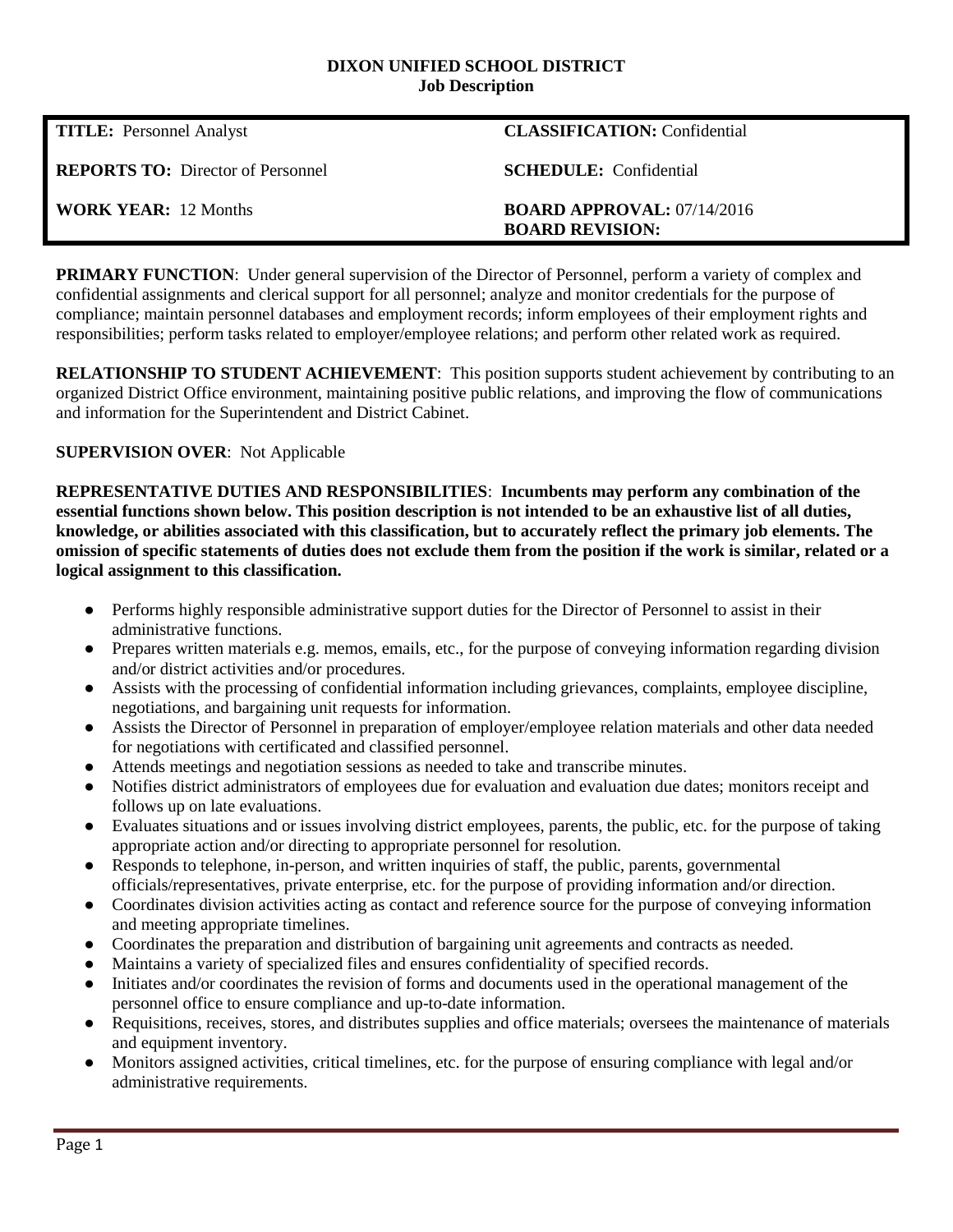- Updates the Personnel Division website to ensure that relevant materials (i.e. salary schedules, job descriptions, contracts, etc.) are readily accessible to employees and the public.
- Advertises vacancies and new positions that comply with applicable bargaining unit contract guidelines, Education Code, and/or district policies.
- Conducts on-boarding meetings for new employees for the purpose of informing them of their rights and responsibilities according to the law, district policies, and the bargaining unit agreement when applicable, and to ensure all required paperwork is completed and timely.
- Monitors and ensures employee health records are up to date, when applicable.
- Monitors fingerprinting requirements and ensures that all employees are compliant prior to rendering services.
- Coordinates, administers, and grades tests for specific position requirements.
- Serves as contact for the District to the CTC, and the County Office of Education relative to credentialing.
- Assists with pre-intern and intern programs; maintains current information related to credential requirements, and provides current information to others as needed.
- Maintains and updates staffing database to track seniority, identify vacancies, and maintain position control.
- Complies information from a variety of sources and prepares independent, advanced, analytical reports required by the district or bargaining unit for use in contract negotiations, grievance resolution, layoff, and/or employee discipline processes.
- Communicates with personnel, various outside agencies, and the public to exchange information, coordinate activities, and resolve issues.
- Operates a variety of standard office equipment including a calculator, copier, fax machine, typewriter, computer, and assigned software.
- Receives, sorts, and distributes mail.
- Cares for, supervises, controls, and protects students in a manner commensurate to assigned duties and responsibilities.
- Completes other reasonable duties as assigned.

## **TRAINING, EDUCATION, AND EXPERIENCE:**

- Associate Degree or a minimum of 60 units from a WASC accredited college or university with major emphasis in Business/Business Administration OR an equivalent combination of experience and education from which comparable knowledge, skills, and abilities have been achieved.
- Bilingual in English and Spanish highly desirable.
- Prior experience working in a school district setting preferred.

# **LICENSES AND OTHER REQUIREMENTS:**

- Fingerprint/criminal justice clearance.
- Possession of a negative TB risk assessment certificate and, if risk factors are identified, a negative TB examination, that is no more than 60 days old and renewable at least once every four years.
- CPR and first aid certification offered and required by the District yearly.

### **KNOWLEDGE AND ABILITIES: The following outline of essential knowledge, abilities, and physical requirements is not exhaustive and may be supplemented as necessary in accordance of the job.**

### KNOWLEDGE OF:

- Functions and secretarial operations of a school district and administrative office.
- District and school policies, rules, and procedures.
- Applicable laws, codes, and regulations.
- Modern office practices and procedures.
- Correct English usage, composition, grammar, spelling, and punctuation.
- Oral and written communication skills.
- Public relations techniques.
- Business letter and report writing, editing, and proofreading.
- Basic mathematical skills.
- Financial record-keeping techniques.